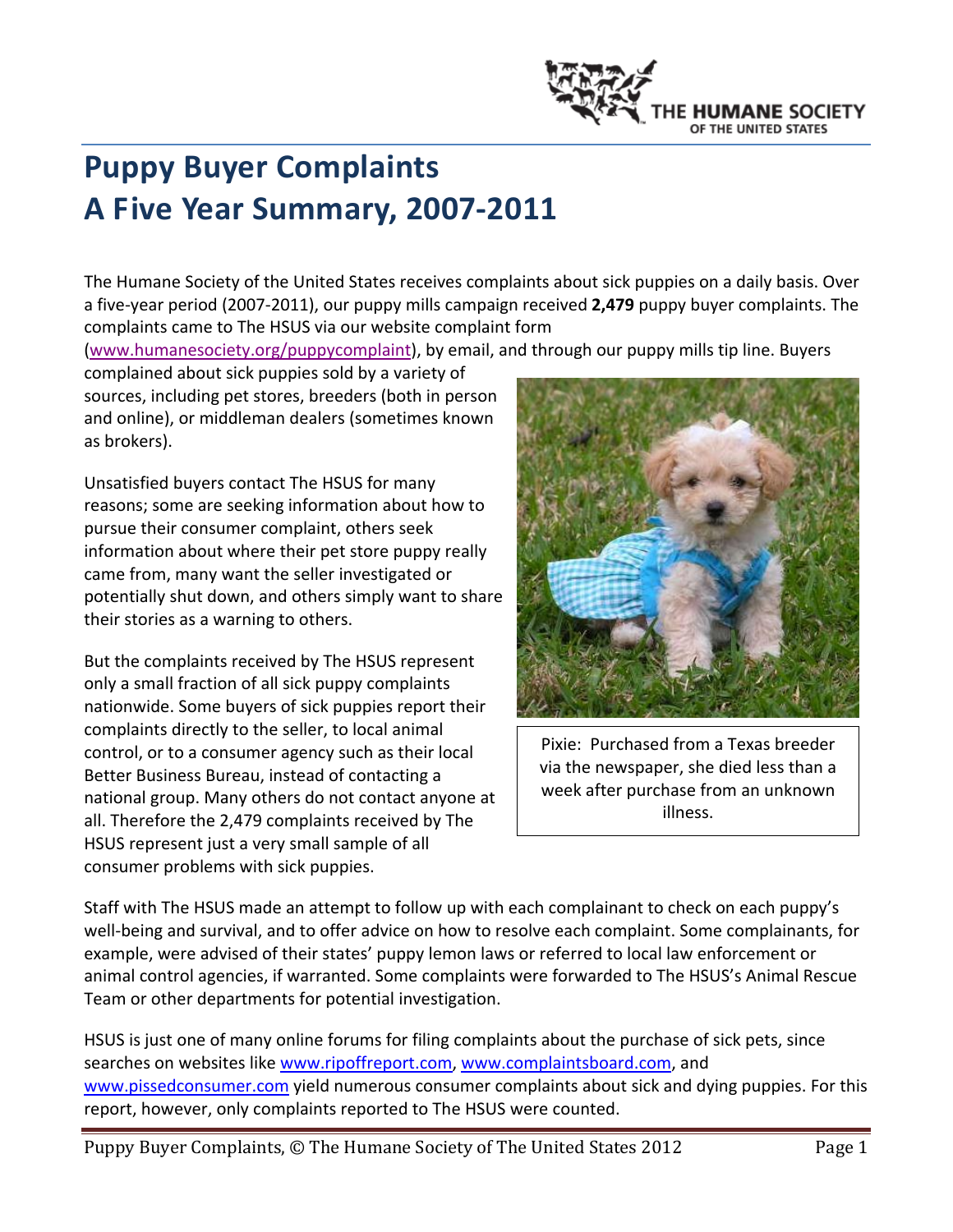

## **Common Buyer Complaints**

Many puppy buyers complained of multiple problems with their puppy, but for statistical purposes, each complaint was categorized according to the buyer's primary concern only. Of the **2,479** complaints received from puppy buyers, the numbers of reported health and other problems suffered by the dogs are were follows:



#### **1,032 Illness: 40%** of

the sick puppies did not have an illness that led to a known premature death, but the dog(s) purchased were reportedly ill or became ill with a condition that was most likely present at purchase.

#### **The most common illnesses reported in puppy mill puppies were:**

- Intestinal parasites such as worms, giardia, and coccidia
- Respiratory issues such as bronchial infections and pneumonia
- Infectious diseases which can be deadly to puppies, such as parvovirus and canine distemper
- Ear issues such as infections and mites
- Skin disorders such as mange
- Urinary infections and bladder issues
- Hypoglycemia (low blood sugar)

**840 Congenital defects: 34%** of the complaints involved defects where the dog did not immediately fall ill with an infectious disease but suffers from a significant congenital or inherited condition. These dogs are not included in the "illnesses" figure above because in many cases the condition was not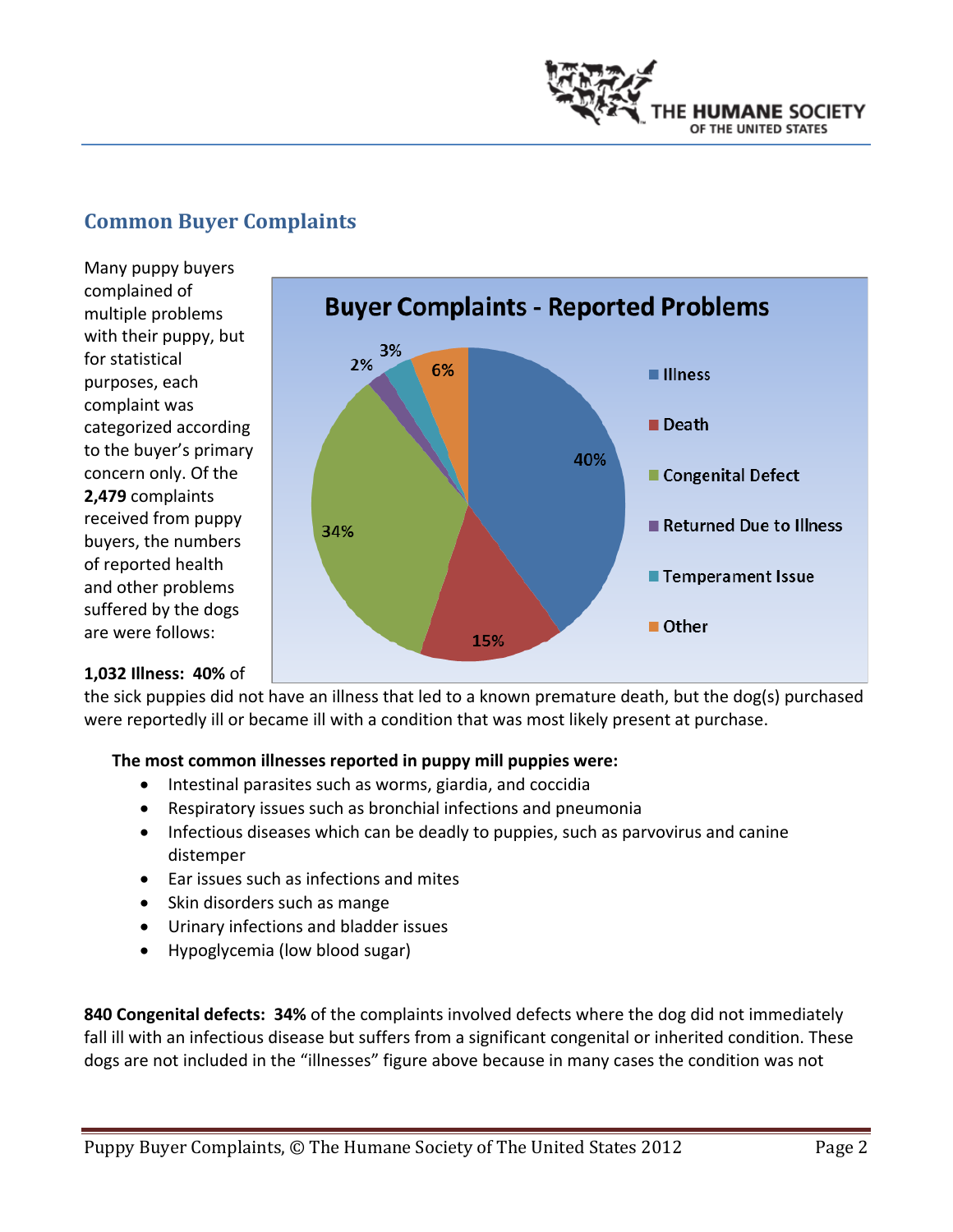

apparent until several months or even a year or more after purchase.<sup>1</sup> If the dog had both an illness and a congenital defect, he or she was listed under "illness" only.

#### **The most common congenital defects reported in puppy mill puppies were:**

- Seizures or suspected neurological issues
- Skeletal disorders with the hip, elbow or knee
- Hernias (umbilical and inguinal)
- Heart murmur or heart disease
- Liver disease such as liver shunt
- Eye issues such as cherry eye, cataracts, and blindness
- Deafness
- Spinal disorders

**364 Deaths:** Approximately **15%** of the total complaints received involved a puppy who died shortly after purchase. In some cases a single complainant purchased more than one puppy who died. The number may be higher, since not all complainants follow up after reporting a sick or possibly dying puppy. The most common causes of death included parvovirus, pneumonia, and congenital conditions such

as heart or liver defects.

**85 Temperament issues: 3%** of the complaints were reported primarily due to a temperament issue which affected the dog's quality of life or family safety. Some of these dogs had severe aggression issues that resulted in euthanasia, but they are not counted under deaths because no known physical condition was



Weighing less than one pound, Ruby was purchased as a Christmas present from a Florida Petland store; she had recently been shipped from a breeding facility in Missouri. Soon after purchase, Ruby suffered a seizure and died from cardiac arrest.

present at purchase. Not included in this figure are the many dogs who appeared fearful or maladjusted, yet were listed primarily under the "illness" category because that was the buyer's primary complaint.

#### **Common temperament problems reported in puppy mill puppies were:**

- Fearful behavior (for example: hiding, shaking, running away as if never socialized)
- Aggressive tendencies (for example: biting or snapping)
- Abnormal behavior (for example: walking in circles repeatedly, eating feces).

 $1$  The delay in onset is due to the fact that some inherited disorders don't manifest until an animal reaches his or her adult size.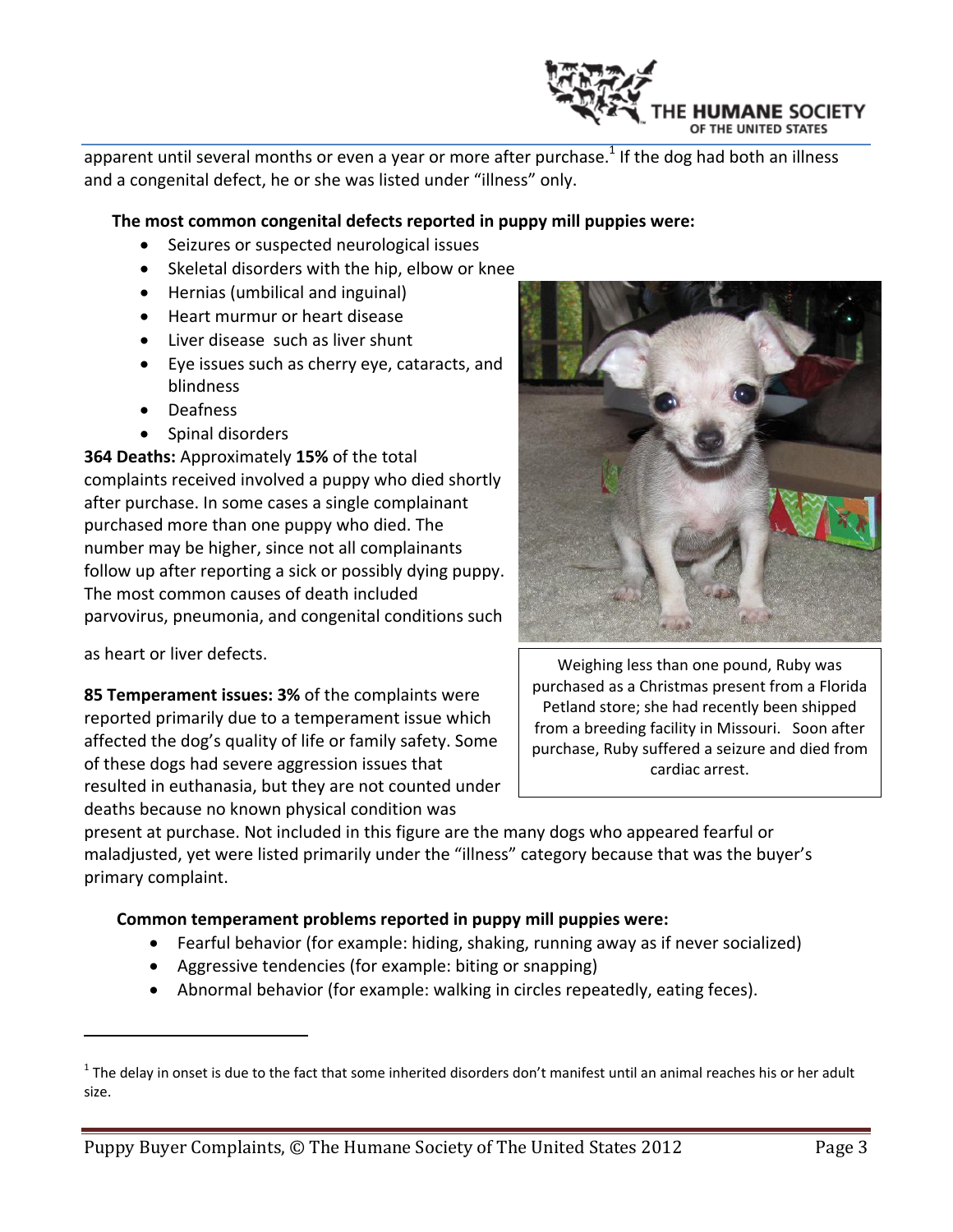**50 Returned** due to illness. About **2%** of total complainants reported returning their puppy to the store or breeder due to illness, often stating that they could not afford the veterinary care to treat the puppy. It is possible that many of the returned puppies died or were euthanized after being brought back to the store or breeder, but we did not count them under "deaths" because their fate is unknown.

*"I purchased [an] English Creme Golden Retriever puppy [who] had such severe hip dysplasia in both hips that at 4 months old the puppy could barely walk. We have had one hip replaced and still have one to go. The total cost for the surgery is \$13,000. This does not include all the visits to the vet as well as the orthopedic vet we had to see, as well as the X‐rays and medication to keep him comfortable prior to doing the surgery."*

– Maureen T., Guilford CT

**158 Other: 6%** of complaints involved not receiving promised

registration papers, sanitation or grooming issues (such as dogs delivered to the buyer with matted fur, fleas, overgrown nails, excessively dirty, or other signs of general neglect), the seller's misrepresentation of puppy's breed or size, etc.

Because deadly diseases in puppies may have an incubation period of up to two weeks, it was common for puppies to seem healthy at time of purchase, only to become sick or even die within one to ten days. Some buyers reported spending thousands of dollars trying to save the life of a sick puppy, with a few spending more than \$10,000 in veterinary bills attempting to save the life or ease the suffering of their pet.

*"When I first held Franchesca, I noticed that she sneezed a few times and was very sleepy. The [pet] Store Manager mentioned that she had been sneezing and may be coming down with a cold.…By 10:00 pm, Franchesca was throwing up and could barely hold up her own head. The x‐rays revealed that Franchesca had Pneumonia in both lungs. It was estimated that the total costs [for treatment] could be as much as \$1,800."* 

*–* Carrie E., Columbus OH

## **States with the Most Complaints Submitted to HSUS**

For each complaint, The HSUS kept a record of the buyer's state in addition to the sellers' state(s). For example, if a Virginia consumer complained about a puppy she purchased over the Internet who was

shipped to her from Missouri, the complaint would be logged as a Virginia consumer complaining about a Missouri business. A Florida consumer who purchased a puppy from a Florida pet store that was shipped to the store from Arkansas would be logged as a Florida consumer complaining about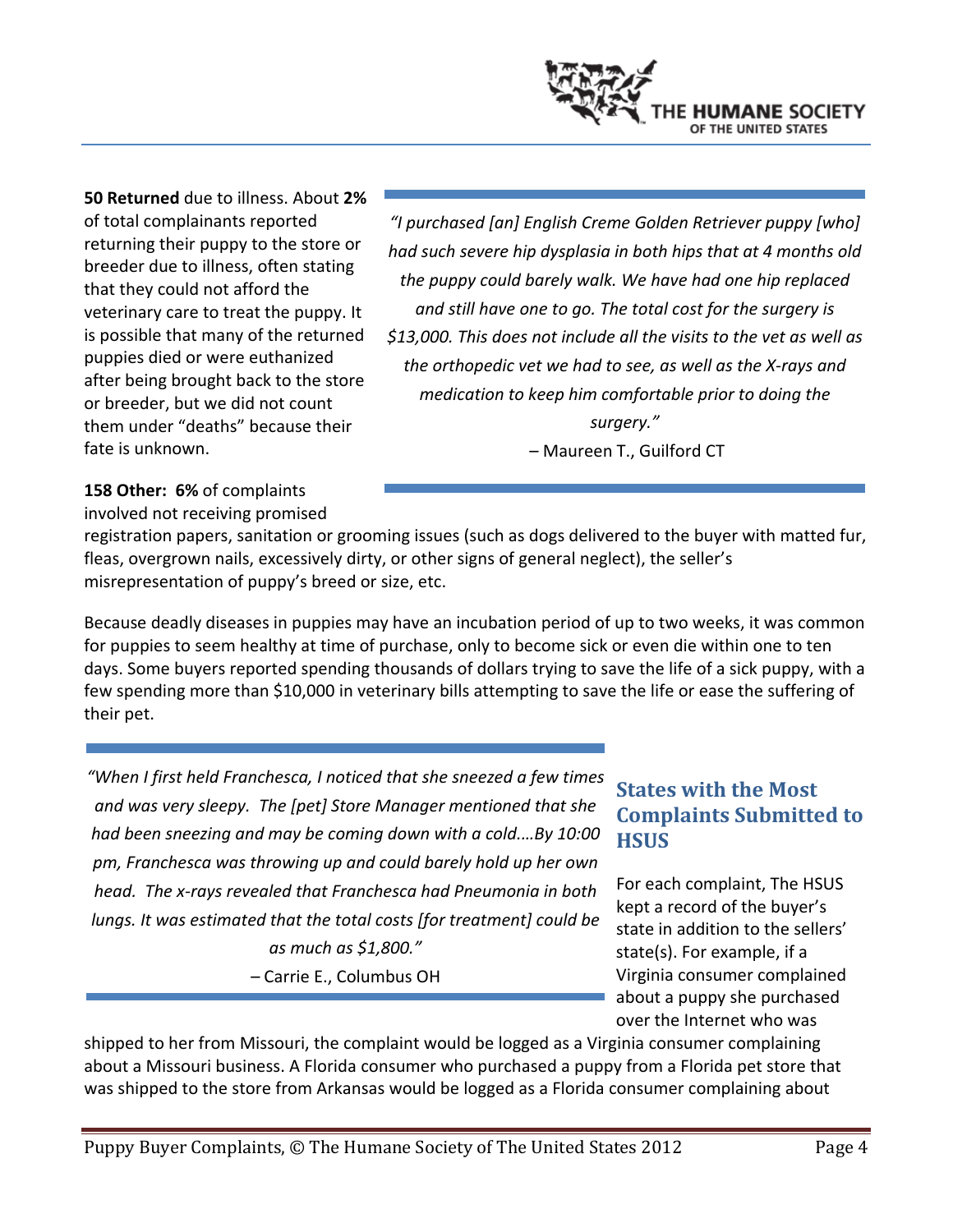



both a Florida business and an Arkansas business. If the buyer did not know where the puppy came from before reaching the store then only the state where the pet store was located was logged.

**Florida** had the highest number of *consumers* submitting complaints to The HSUS, followed by **Ohio and Illinois**.

The states whose *businesses* generated the most complaints

(from buyers in **Breeder / Broker Complaints by State** all states) were 2007-2011 **Missouri, Florida, and Ohio**. The highest МT number of  $\Omega$ complaints about sb WY puppies ΙĀ .<br>Ne purchased from ūπ DE<br>MD pet stores  $_{\rm CO}$  $KS$ мо involved stores ok located in **AR Florida, Ohio,** ТX **Illinois, Pennsylvania, New York,** \*Darker colors depict states **Michigan, Texas,** with the **California,**highest number of complaints

Puppy Buyer Complaints, © The Humane Society of The United States 2012 Page 5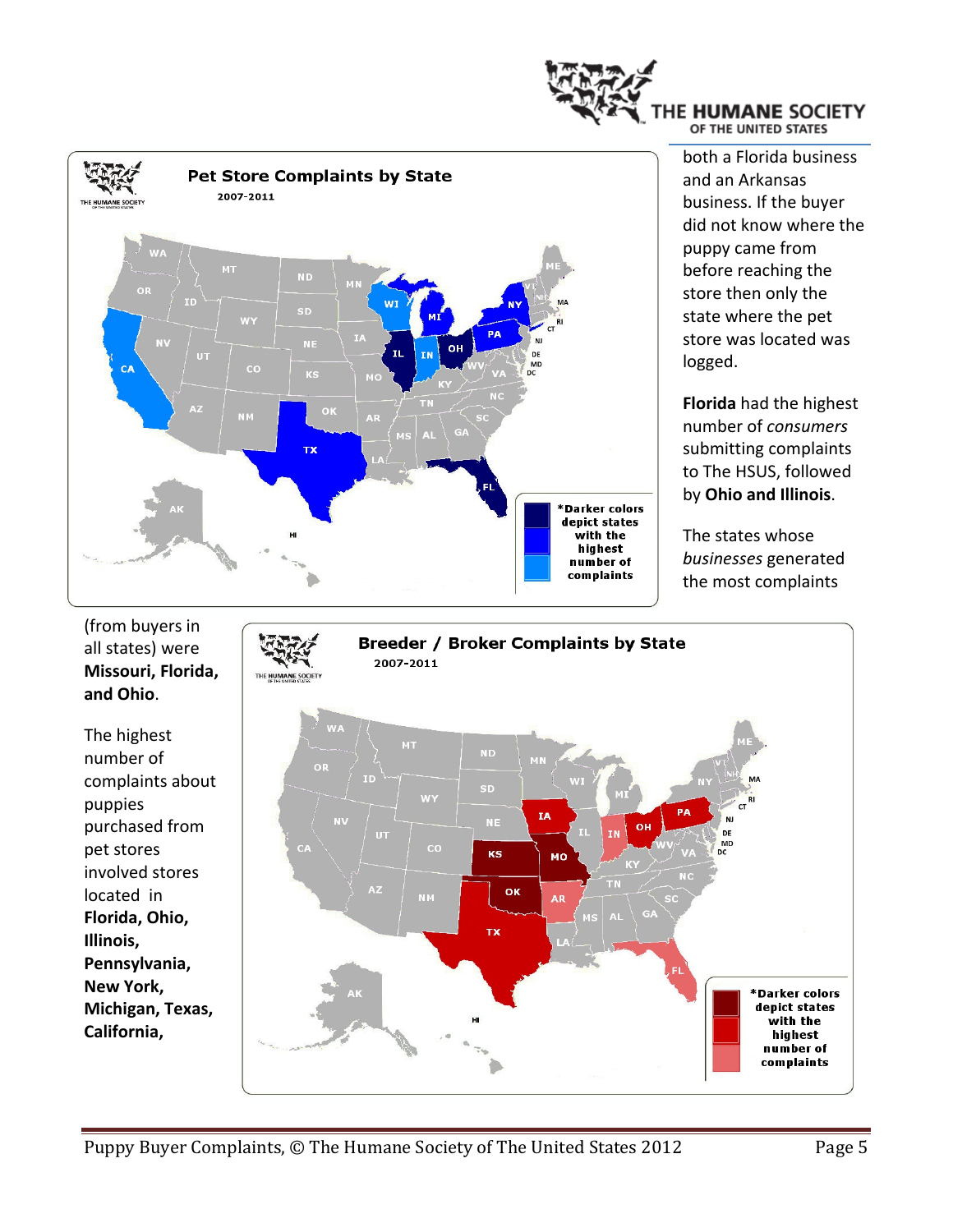

### **Wisconsin, and Indiana.2**

**Missouri** generated the highest number of complaints about both breeders and brokers. This is consistent with research and analysis of state and federal records which has shown that Missouri is one of the top puppy‐producing states. After Missouri, the top states for breeder complaints were **Oklahoma, Texas, Ohio, and Arkansas**. After Missouri, the top states for broker (dealer) complaints were **Florida, Kansas, Pennsylvania, and Iowa.** 

Note: many buyers were not certain if their puppy came from a breeder or a broker because many complainants only knew who shipped or provided the puppy. They were not sure if the operation that provided the puppy was a breeder (where the puppy was born) or a broker (a dealer who re‐sells puppies to others). For that reason, the breeder/ broker section is combined.

## **Complaints by Business Type**

Although many complaints involved more than one seller (puppies sold for the pet trade often change hands multiple times), each complaint was categorized according to the acquisition source of the puppies, which were reported to HSUS as follows:

- **1,599** of the **2,479** complaints (about 65%) involved puppies purchased from a **pet store.**
- **880** of the **2,479** complaints (about 35%) involved direct sales from a **breeder or a broker.**
- **387** of the **880** breeder/broker puppy buyer complaints involved an **Internet** transaction. This amounts to **44%** of all breeder/broker complaints.

Note: In some cases, buyers of a sick puppy identified the store but did not know the name of their puppy's breeder or broker. In other cases, they submitted a complaint about both the store and the broker or breeder who had supplied the puppy to the store.

### **Deception and Broken Promises**

Although their primary complaints were about receiving a sick pet, many puppy buyers also complained about broken promises, deceptive marketing, and/or a seller's attempts to cut costs by skimping on vet care or requiring the buyer to take the puppy to their participating vet.

Puppy Buyer Complaints, © The Humane Society of The United States 2012 Page 6

<sup>&</sup>lt;sup>2</sup> Some metropolitan areas with high concentrations of pet store complaints (for example: Chicago and Miami) often generated fewer breeder complaints since most large-scale dog breeders are not located in densely populated urban areas. Conversely, states with larger rural areas (AR, MO) that had many breeder/broker complaints often had a much lower number of pet store complaints.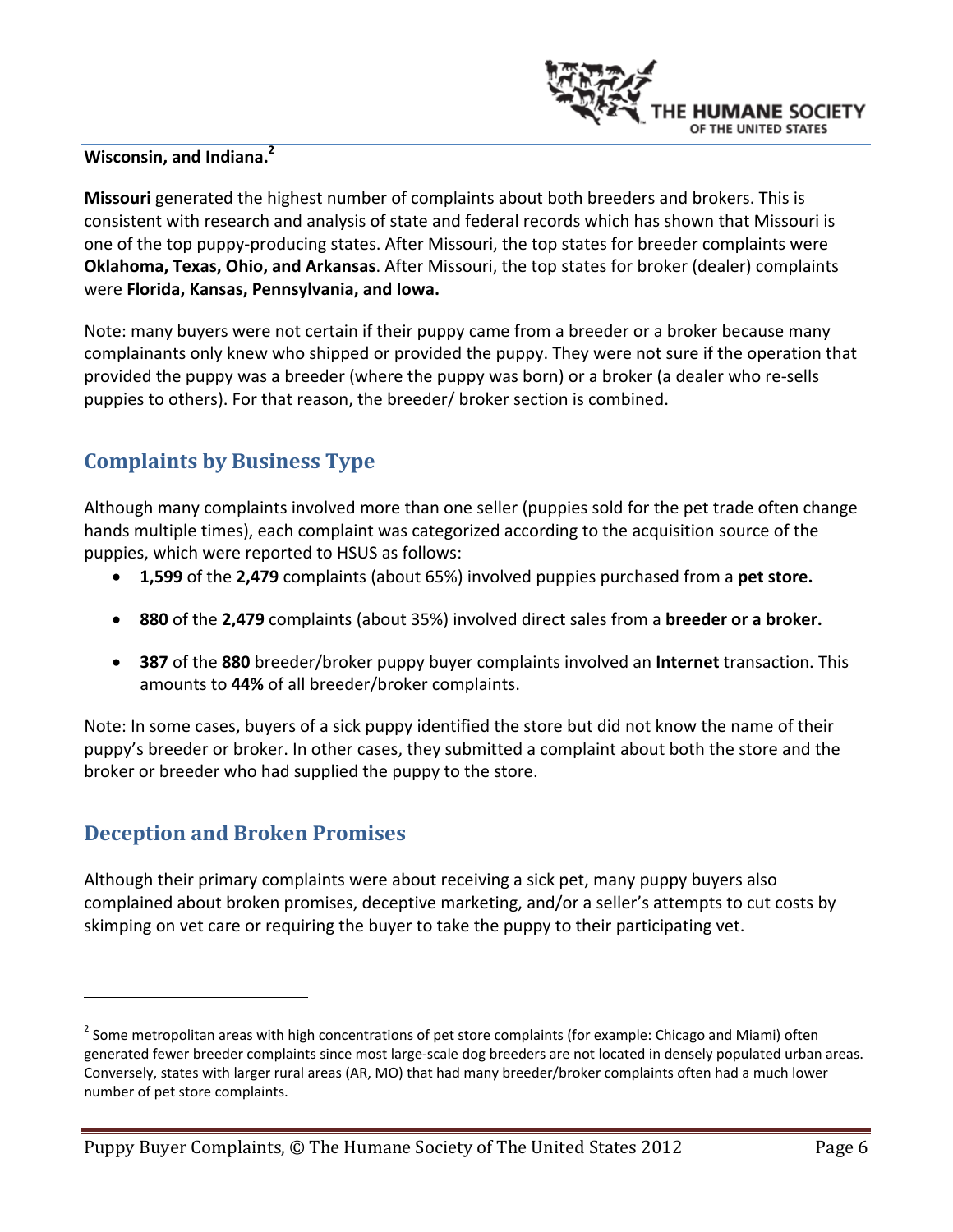

One buyer, whose puppy has a serious joint disorder that will require surgery, described alleged deceit by her puppy's breeder as follows: *"She advised me the puppy was AKC and stated in the contract that she would provide me with the documentation within 10 days of the sale. The contract and guarantee* also states that she would pay for any treatment in the [event] of a congenital health issue. [But now] *the breeder has cut off all communications and left me with a crippled puppy."*

Often pet stores were accused by buyers of downplaying a puppy's alleged health issues and/or using vets who treated their puppies with the least expensive and often ineffective treatments. One buyer whose puppy was eventually diagnosed with pneumonia wrote: *"[The pet store] told me at the time that he may have a* bit of kennel cough and that I had to take him to their vet. They gave me some pills, Albon and Flagyl and told me to give him that. He didn't improve, he actually got worse. I took him to their vet and he said he had a respiratory infection. More pills and a daily trip to the kennel for breathing treatments. *Still no better. I ended up taking him to [another vet] where they immediately diagnosed him with Pneumonia. He was in ICU and almost died."*

## **Conclusion**

Behind the statistics of this summary are more than 2,400 puppies who suffered and sometimes died, and more than 2,400 families or individuals who suffered along with their pets, both financially and emotionally. It was common for complainants to use phrases such as "heartbroken" and "devastated" to describe the psychological effects of dealing with a sick puppy. Witnessing their beloved pet experience ongoing pain and distress and sometimes death was often compounded by financial worries as many buyers reported that they went into debt in an attempt to treat their puppy's problems. It was not uncommon for complainants to state that their puppies would have to be on costly medications or therapies for the rest of their lives.

The HSUS compiled and released this information for several reasons. First, we want to warn consumers about the many problems that affect commercially‐raised puppies and their buyers, often due to uninformed or impulsive purchases from questionable sellers. When the public understands better the potential pitfalls of purchasing from questionable sellers, or from any puppy breeder they have not personally visited and carefully researched, they can avoid financially supporting puppy mills and dealing with the heartache of a sick pet.

Second, The HSUS hopes to demonstrate that certain states have a high number of complaints in order to make it clear to lawmakers that stronger laws and oversight are needed, especially in states linked to numerous complaints. Stronger oversight of puppy mills can help stop potentially cruel conditions before they become entrenched, and can help ensure that only healthy and well‐raised puppies are offered for sale to the public.